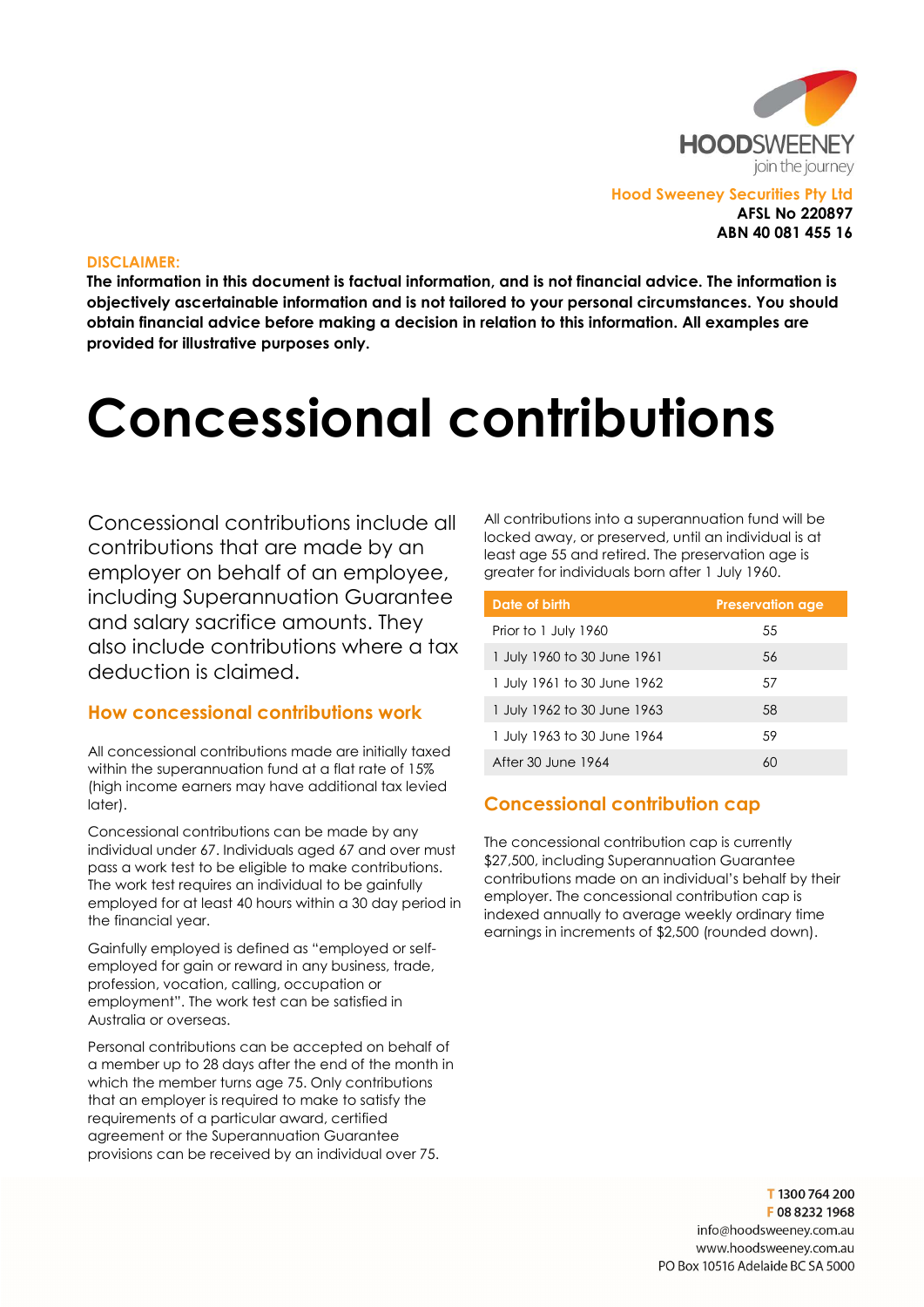

#### Taxation implications of concessional contributions

An example of the taxation implications of making concessional contributions of \$27,500 is provided below:

|                                                                    | $21\%$ *<br><b>Tax rate</b> | $34.5\%$ *<br><b>Tax rate</b> | $39\%$ *<br><b>Tax rate</b> | 47%*<br><b>Tax rate</b> |
|--------------------------------------------------------------------|-----------------------------|-------------------------------|-----------------------------|-------------------------|
| Reduction in<br>personal tax                                       | \$5,775                     | \$9,487                       | \$10,725                    | \$12,925                |
| Less: Concessional<br>contributions tax<br>$($27,500 \times 15\%)$ | (\$4,125)                   | ( \$4, 125)                   | ( \$4, 125)                 | (54.125)                |
| Total                                                              | \$1.650                     | S5.362                        | S6.600                      | \$8,800                 |

\* Including Medicare Levy.

#### What happens if the concessional contribution cap is exceeded?

Any concessional contributions made in excess of the concessional contribution cap will be included in the individual's income tax return and assessed at their marginal tax rates (plus Medicare levy), less a 15% offset for tax payable by the fund.

This tax will be paid personally by the individual that exceeded the concessional contribution cap. Individuals can elect to withdraw the excess concessional contributions, less the 15% tax payable by the fund. If the excess concessional contributions are not withdrawn they will be reclassified as nonconcessional contributions.

An example of how excess contributions tax is levied is provided below:

|                                                     | $21\%$ <sup>*</sup><br><b>Tax rate</b> | $34.5\%$ *<br><b>Tax rate</b> | $39\%$ *<br><b>Tax rate</b> | $47\%$ *<br><b>Tax rate</b> |
|-----------------------------------------------------|----------------------------------------|-------------------------------|-----------------------------|-----------------------------|
| Excess<br>contributions                             | \$10,000                               | \$10,000                      | \$10,000                    | \$10,000                    |
| Tax levied on<br>excess<br>contributions            | \$2,100                                | \$3,450                       | \$3,900                     | \$4,700                     |
| Less: Offset for<br>contributions<br>tax paid (15%) | (\$1,500)                              | (\$1,500)                     | (\$1,500)                   | (\$1,500)                   |
| <b>Additional tax</b><br>payable                    | <b>S600</b>                            | \$1.950                       | \$2,400                     | \$3.200                     |

\* Including Medicare Levy.

## Types of concessional contributions

### Salary sacrifice

Concessional contributions can be made via a salary sacrifice agreement with an individual's employer. The individual enters an agreement with their employer to have part of their salary paid as concessional contributions to a complying superannuation fund.

The individual's assessable income is reduced by the amount sacrificed as a concessional contribution and tax is withheld by their employer based on the reduced assessable income, effectively allowing the tax saving to be received throughout the financial year.

A formal salary packaging agreement is required to be entered into with the employer and only future salary entitlements can be sacrificed.

#### Personal concessional

Concessional contributions can be made personally. By making personal concessional contributions an individual can reconcile any Superannuation Guarantee contributions made by their employer prior to making additional concessional contributions in order to maximise their contributions whilst ensuring they do not exceed the concessional contribution cap.

An intention to claim a tax deduction form is required to be lodged with the fund receiving the personal concessional contributions. The fund must also provide acknowledgment accepting the intention. This process must be completed prior to lodging the individual's tax return for the financial year in which the contribution is made.

The tax saving from making personal concessional contributions will be received upon lodgement of the annual individual income tax return.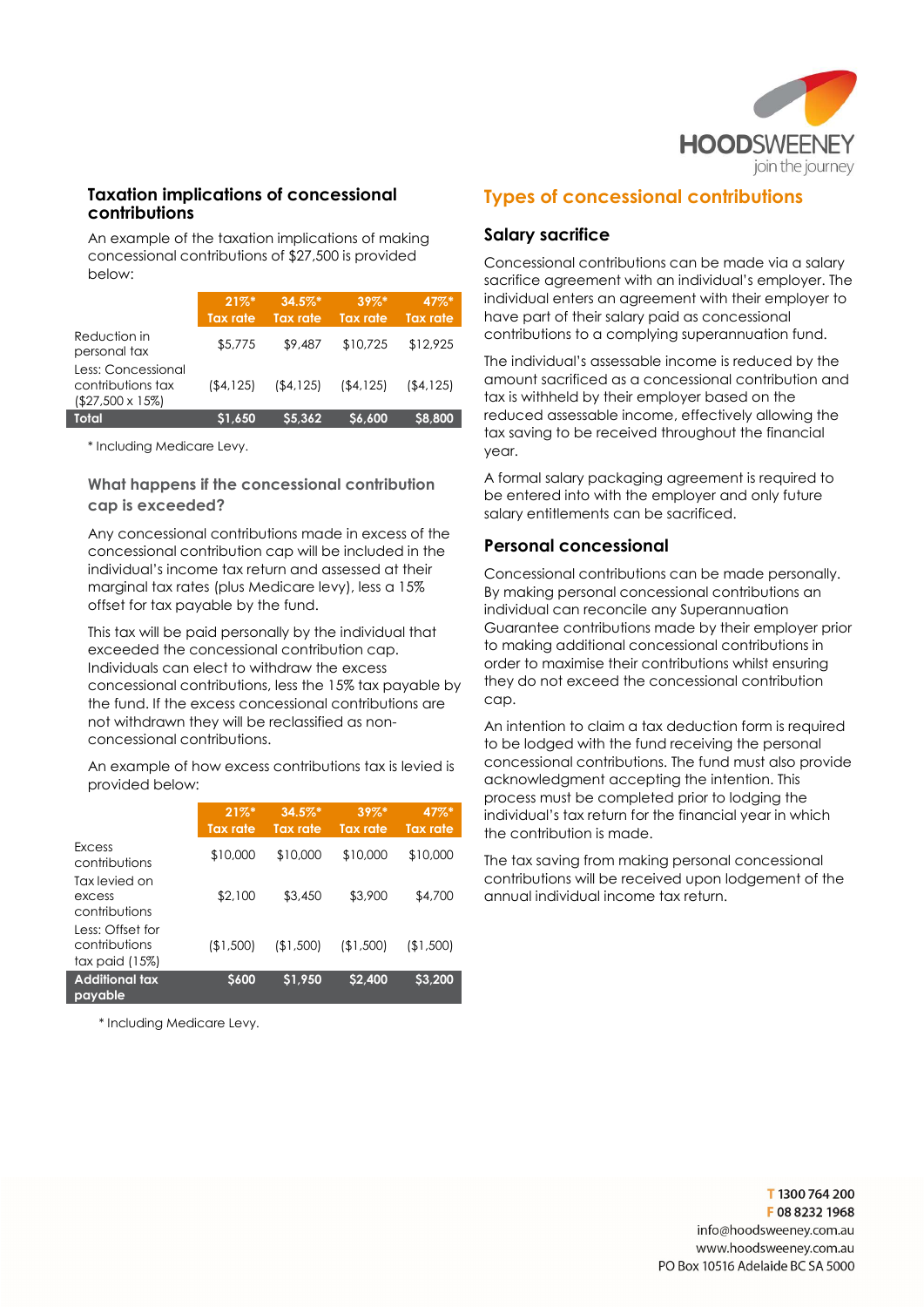

# Catch up concessional contributions

Individuals with total superannuation benefits of less than \$500,000 on 30 June 2021 are able to access any unused concessional contribution cap from the 2018-2019, 2019-2020 and 2020-2021 financial years in a future year.

For example:

| Concessional contribution cap 2018-2019           | \$25,000        |
|---------------------------------------------------|-----------------|
| Less: Concessional contributions 2018-2019        | (\$10,000]      |
| <b>Unused cap 2018-2019</b>                       | $\sqrt{15,000}$ |
| Concessional contribution cap 2019-2020           | \$25,000        |
| Less: Concessional contributions 2019-2020        | (\$10,000)      |
| Unused cap 2019-2020                              | \$15,000        |
| Concessional contribution cap 2020-2021           | \$25,000        |
| Less: Concessional contributions 2020-2021        | (\$10,000)      |
| <b>Unused cap 2020-2021</b>                       | \$15,000        |
| Concessional contribution cap (2021-2022)         | \$27,500        |
| Total (\$15,000 + \$15,000 + \$15,000 + \$27,500) | \$72,500        |

Individuals are able to access their unused concessional contribution cap on a rolling basis for a period of five years. Amounts carried forward that have not been used after five years will expire. The individuals Total Super Balance must be less than \$500,000 as at 30 June of the previous financial year to be able to contribute any accumulated unused concessional contribution cap.

## Concessional contribution splitting

Concessional contributions received by a superannuation fund on behalf of an individual can be split to their spouse. This can assist in equalising superannuation benefits or effectively transferring superannuation benefits to the account of the older spouse who will reach their preservation age sooner.

Individuals are able to split the lesser of:

- 85% of the concessional contributions received; or
- The concessional contribution cap for the year.

Superannuation funds are not required to offer contribution splitting. It is up to each individual fund to decide to make contribution splitting available. Contributions that are split count towards the contribution limits of the individual who received the initial contributions, not the spouse.

Individuals can only split contributions with a spouse who:

- Are under their preservation age at the time of the request, or
- Have reached preservation age and are under 65, and do not satisfy the 'retirement' condition of release at the time they request to split their contributions.

Contribution splitting is not available if the spouse is 65 or older.

Contributions made in a financial year can be split in the following financial year e.g. a contribution made between 1 July 2020 and 30 June 2021 could be split from 1 July 2021 until 30 June 2022.

If an individual intends to rollover or withdraw their entire superannuation balance before the end of a financial year, they must apply to split any contributions received during the financial year by the fund prior to the rollover or withdrawal.

## Constitutionally protected funds and defined benefit funds

Concessional contributions to constitutionally protected funds and defined benefit funds count towards the concessional contribution limit. If contributions exceed the \$27,500 concessional contribution cap to one of these funds, the member will not receive an excess contribution notice.

Where contributions up to, or in excess of the concessional contribution cap are made to a constitutionally protected fund or defined benefit fund, any further concessional contributions made to a taxed superannuation fund, (such as a Self-Managed Superannuation Fund or retail superannuation fund) will be treated as excess contributions and will be subject to tax.

#### For example:

| <b>Excess concessional contributions received by</b><br>taxed fund            | \$10,000    |
|-------------------------------------------------------------------------------|-------------|
| Concessional contributions cap remaining                                      | \$Nil       |
| Concessional contributions to a taxed fund                                    | \$10,000    |
| <b>Excess contributions</b>                                                   | <b>SNil</b> |
| Concessional contribution cap                                                 | (\$27,500)  |
| Contributions to a constitutionally protected fund<br>or defined benefit fund | \$50,000    |